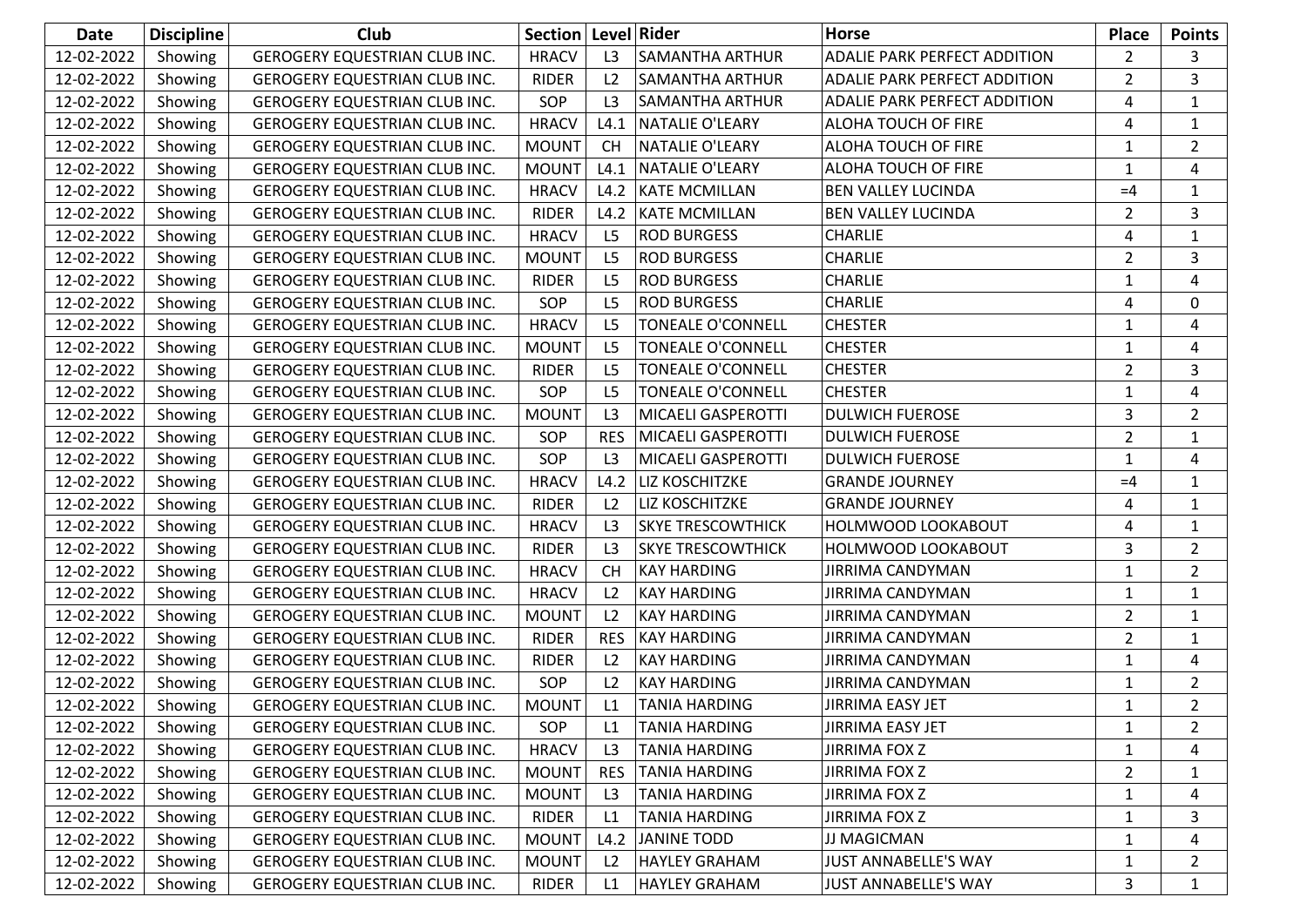| 12-02-2022 | Showing | GEROGERY EQUESTRIAN CLUB INC.        | SOP          | L <sub>2</sub> | HAYLEY GRAHAM            | <b>JUST ANNABELLE'S WAY</b>     | $\overline{2}$ | 1              |
|------------|---------|--------------------------------------|--------------|----------------|--------------------------|---------------------------------|----------------|----------------|
| 12-02-2022 | Showing | GEROGERY EQUESTRIAN CLUB INC.        | <b>HRACV</b> | L4.1           | <b>CLAIRE CLAYTON</b>    | <b>JUST FITZ</b>                | 3              | $\overline{2}$ |
| 12-02-2022 | Showing | GEROGERY EQUESTRIAN CLUB INC.        | <b>MOUNT</b> | L3             | <b>KELLY HAMBLIN</b>     | KELHAM CASANOVA                 | $\overline{2}$ | 3              |
| 12-02-2022 | Showing | GEROGERY EQUESTRIAN CLUB INC.        | <b>RIDER</b> | L <sub>2</sub> | <b>KELLY HAMBLIN</b>     | KELHAM CASANOVA                 | 3              | $\overline{2}$ |
| 12-02-2022 | Showing | GEROGERY EQUESTRIAN CLUB INC.        | SOP          | L <sub>3</sub> | <b>KELLY HAMBLIN</b>     | KELHAM CASANOVA                 | 3              | $\overline{2}$ |
| 12-02-2022 | Showing | GEROGERY EQUESTRIAN CLUB INC.        | <b>MOUNT</b> | L4.1           | MERILYN MCGRATH          | LAMORNA ELUSIVE                 | 3              | $\overline{2}$ |
| 12-02-2022 | Showing | GEROGERY EQUESTRIAN CLUB INC.        | <b>RIDER</b> | L4.1           | MERILYN MCGRATH          | LAMORNA ELUSIVE                 | 4              | $\mathbf{1}$   |
| 12-02-2022 | Showing | GEROGERY EQUESTRIAN CLUB INC.        | SOP          | L4.1           | MERILYN MCGRATH          | <b>LAMORNA ELUSIVE</b>          | $=3$           | $\overline{2}$ |
| 12-02-2022 | Showing | GEROGERY EQUESTRIAN CLUB INC.        | <b>HRACV</b> | <b>RES</b>     | JEANETTE ROSS            | MADELEINE                       | $\overline{2}$ | 1              |
| 12-02-2022 | Showing | <b>GEROGERY EQUESTRIAN CLUB INC.</b> | <b>HRACV</b> | L4.1           | <b>JEANETTE ROSS</b>     | MADELEINE                       | $\mathbf{1}$   | 4              |
| 12-02-2022 | Showing | GEROGERY EQUESTRIAN CLUB INC.        | <b>MOUNT</b> |                | L4.1 JEANETTE ROSS       | MADELEINE                       | 4              | 1              |
| 12-02-2022 | Showing | GEROGERY EQUESTRIAN CLUB INC.        | <b>RIDER</b> | L4.1           | JEANETTE ROSS            | <b>MADELEINE</b>                | 3              | $\overline{2}$ |
| 12-02-2022 | Showing | GEROGERY EQUESTRIAN CLUB INC.        | SOP          | L4.1           | JEANETTE ROSS            | MADELEINE                       | $=4$           | $\mathbf{1}$   |
| 12-02-2022 | Showing | GEROGERY EQUESTRIAN CLUB INC.        | <b>HRACV</b> | L1             | <b>PAMELA KENNEDY</b>    | <b>MIKAM CHARLIE</b>            | $\mathbf{1}$   | 1              |
| 12-02-2022 | Showing | <b>GEROGERY EQUESTRIAN CLUB INC.</b> | <b>MOUNT</b> | L1             | <b>PAMELA KENNEDY</b>    | <b>MIKAM CHARLIE</b>            | $\overline{2}$ | 1              |
| 12-02-2022 | Showing | GEROGERY EQUESTRIAN CLUB INC.        | <b>RIDER</b> | L1             | <b>PAMELA KENNEDY</b>    | MIKAM CHARLIE                   | $\overline{2}$ | $\overline{2}$ |
| 12-02-2022 | Showing | GEROGERY EQUESTRIAN CLUB INC.        | SOP          | L1             | <b>PAMELA KENNEDY</b>    | <b>MIKAM CHARLIE</b>            | $\overline{2}$ | $\mathbf{1}$   |
| 12-02-2022 | Showing | GEROGERY EQUESTRIAN CLUB INC.        | <b>HRACV</b> | L4.2           | MICHELLE EASTWOOD        | MOVE WITH ME                    | 3              | $\overline{2}$ |
| 12-02-2022 | Showing | GEROGERY EQUESTRIAN CLUB INC.        | <b>MOUNT</b> | L4.2           | MICHELLE EASTWOOD        | MOVE WITH ME                    | 3              | $\overline{2}$ |
| 12-02-2022 | Showing | GEROGERY EQUESTRIAN CLUB INC.        | <b>RIDER</b> | L4.2           | MICHELLE EASTWOOD        | MOVE WITH ME                    | $\overline{4}$ | 1              |
| 12-02-2022 | Showing | GEROGERY EQUESTRIAN CLUB INC.        | <b>HRACV</b> | L3             | MELINDA JOHNSON          | <b>OVERFLOW HAMMERSLEY IRON</b> | 3              | $\overline{2}$ |
| 12-02-2022 | Showing | GEROGERY EQUESTRIAN CLUB INC.        | <b>HRACV</b> | L4.2           | <b>SARAH DONNEY</b>      | <b>PB FINNIGAN</b>              | $\mathbf{1}$   | 4              |
| 12-02-2022 | Showing | GEROGERY EQUESTRIAN CLUB INC.        | <b>MOUNT</b> | L4.2           | <b>SARAH DONNEY</b>      | <b>PB FINNIGAN</b>              | $\overline{2}$ | $\overline{3}$ |
| 12-02-2022 | Showing | GEROGERY EQUESTRIAN CLUB INC.        | <b>RIDER</b> | <b>CH</b>      | <b>SARAH DONNEY</b>      | <b>PB FINNIGAN</b>              | $\mathbf{1}$   | $\overline{2}$ |
| 12-02-2022 | Showing | GEROGERY EQUESTRIAN CLUB INC.        | <b>RIDER</b> | L3             | <b>SARAH DONNEY</b>      | <b>PB FINNIGAN</b>              | $\mathbf{1}$   | 4              |
| 12-02-2022 | Showing | GEROGERY EQUESTRIAN CLUB INC.        | SOP          | L4.1           | <b>SARAH DONNEY</b>      | <b>PB FINNIGAN</b>              | $\overline{2}$ | 3              |
| 12-02-2022 | Showing | GEROGERY EQUESTRIAN CLUB INC.        | <b>HRACV</b> |                | L4.2 ASHLEIGH KING       | <b>PHOENIX</b>                  | $\overline{2}$ | 3              |
| 12-02-2022 | Showing | GEROGERY EQUESTRIAN CLUB INC.        | <b>MOUNT</b> |                | L4.2 ASHLEIGH KING       | <b>PHOENIX</b>                  | 4              | $\mathbf{1}$   |
| 12-02-2022 | Showing | GEROGERY EQUESTRIAN CLUB INC.        | <b>RIDER</b> | L4.2           | <b>ASHLEIGH KING</b>     | <b>PHOENIX</b>                  | 3              | $\overline{2}$ |
| 12-02-2022 | Showing | GEROGERY EQUESTRIAN CLUB INC.        | <b>MOUNT</b> | L3             | JULIE WIESNER            | <b>SCOUT</b>                    | 4              | 1              |
| 12-02-2022 | Showing | GEROGERY EQUESTRIAN CLUB INC.        | <b>RIDER</b> | L3             | <b>JULIE WIESNER</b>     | <b>SCOUT</b>                    | 4              | $\mathbf{1}$   |
| 12-02-2022 | Showing | <b>GEROGERY EQUESTRIAN CLUB INC.</b> | <b>RIDER</b> | L <sub>3</sub> | MARYANNE FINEMORE        | <b>SIR VICTOR</b>               | $\overline{2}$ | 3              |
| 12-02-2022 | Showing | <b>GEROGERY EQUESTRIAN CLUB INC.</b> | SOP          | L3             | <b>MARYANNE FINEMORE</b> | <b>SIR VICTOR</b>               | $\overline{2}$ | 3              |
| 12-02-2022 | Showing | GEROGERY EQUESTRIAN CLUB INC.        | <b>RIDER</b> | L4.2           | MANDY GRAHAM             | SKULDUGGERY                     | $\mathbf{1}$   | 4              |
| 12-02-2022 | Showing | GEROGERY EQUESTRIAN CLUB INC.        | SOP          | L4.1           | MANDY GRAHAM             | SKULDUGGERY                     | $=3$           | 2              |
| 12-02-2022 | Showing | GEROGERY EQUESTRIAN CLUB INC.        | <b>HRACV</b> | L <sub>5</sub> | <b>JANE BARNES</b>       | WHAT ABOUT YOU                  | 3              | 2              |
| 12-02-2022 | Showing | <b>GEROGERY EQUESTRIAN CLUB INC.</b> | <b>MOUNT</b> | L <sub>5</sub> | <b>JANE BARNES</b>       | <b>WHAT ABOUT YOU</b>           | 4              | 1              |
| 12-02-2022 | Showing | GEROGERY EQUESTRIAN CLUB INC.        | <b>RIDER</b> | L <sub>5</sub> | <b>JANE BARNES</b>       | WHAT ABOUT YOU                  | 3              | 2              |
| 12-02-2022 | Showing | GEROGERY EQUESTRIAN CLUB INC.        | SOP          | L <sub>5</sub> | <b>JANE BARNES</b>       | WHAT ABOUT YOU                  | 3              | 2              |